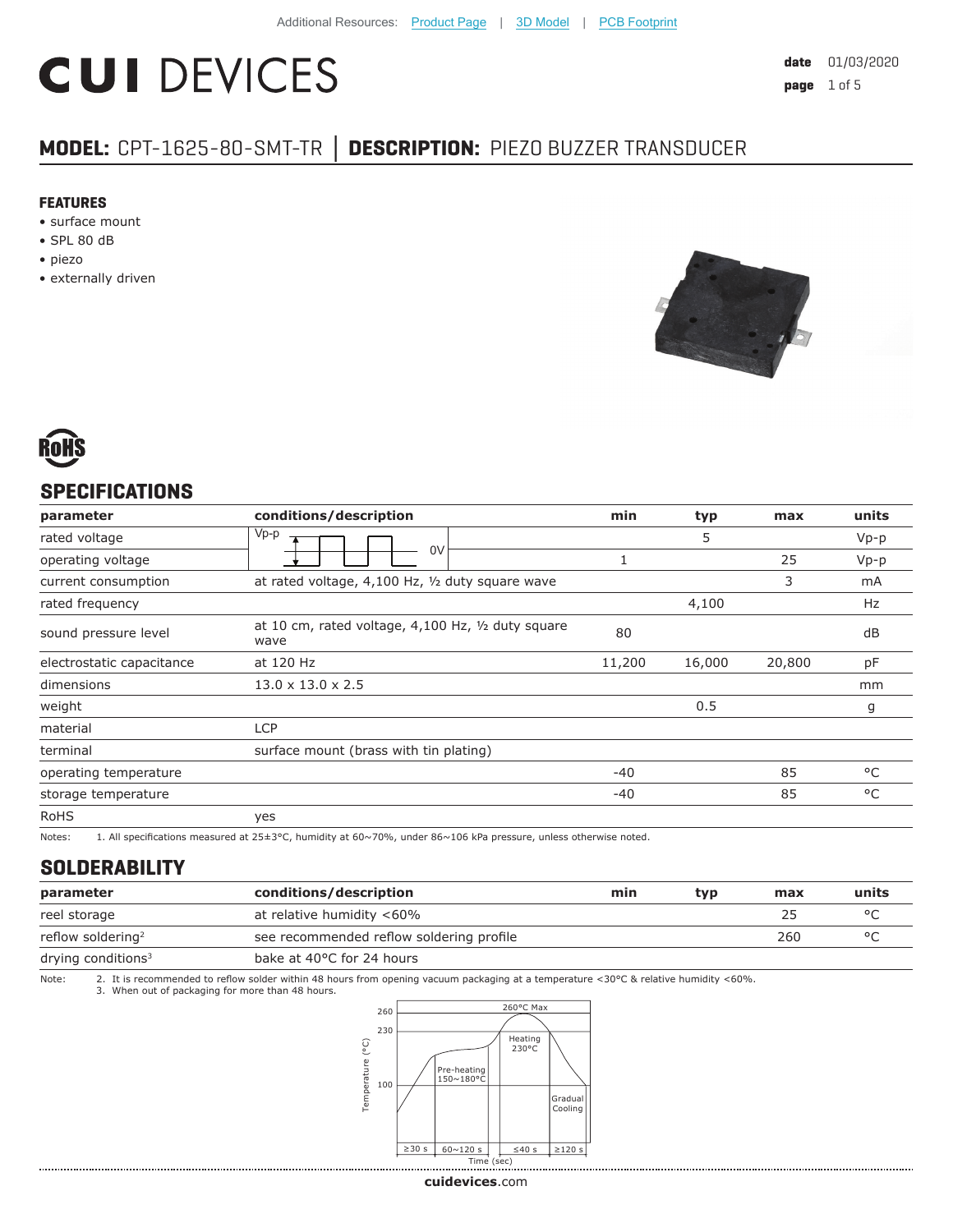**CUI Devices │ MODEL:** CPT-1625-80-SMT-TR **│ DESCRIPTION:** PIEZO BUZZER TRANSDUCER **date** 01/03/2020 **│ page** 2 of 5

### **MECHANICAL DRAWING**

units: mm tolerance: ±0.5 mm





Recommended PCB Layout Top View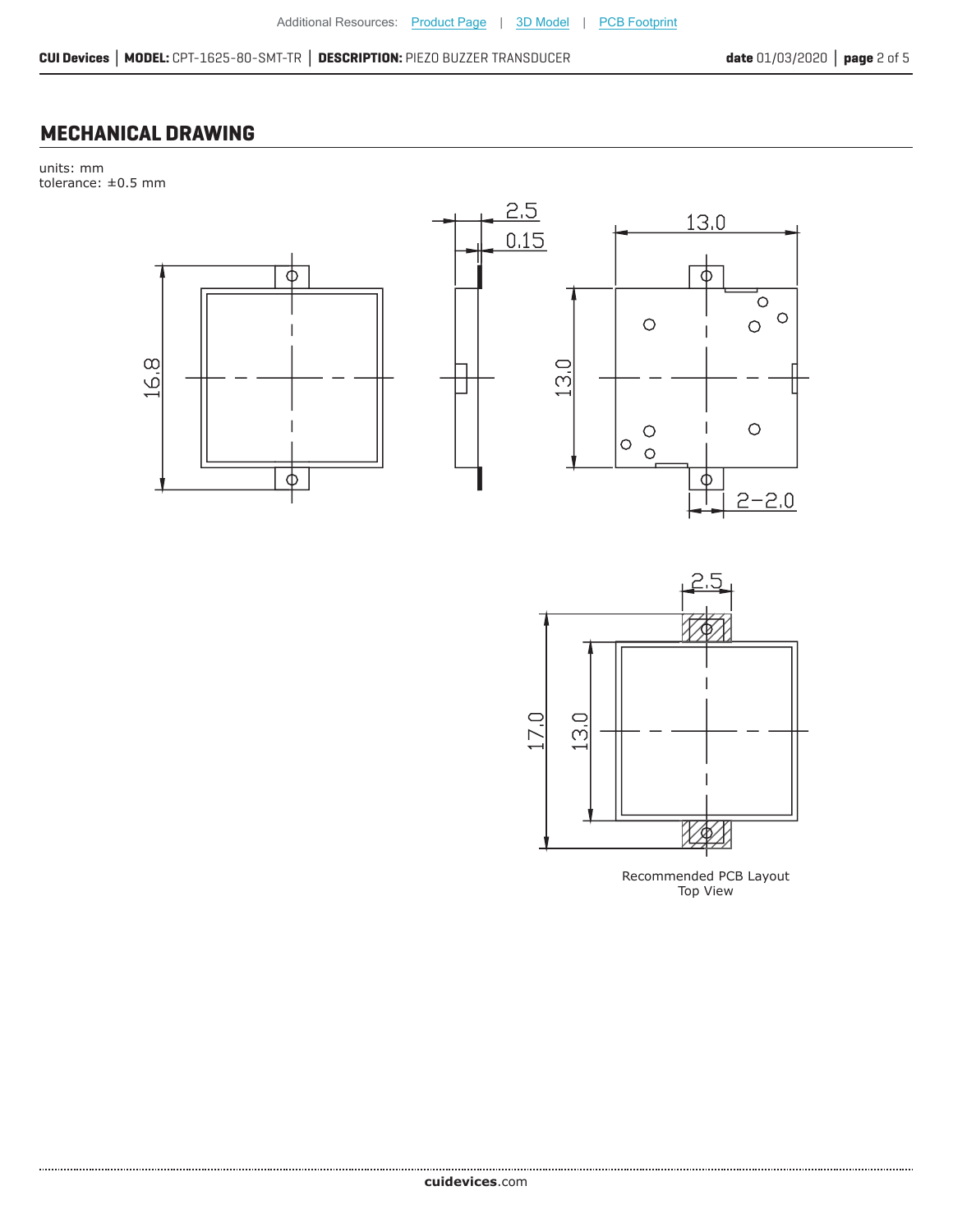# **FREQUENCY RESPONSE CURVE**



## **APPLICATION CIRCUIT**

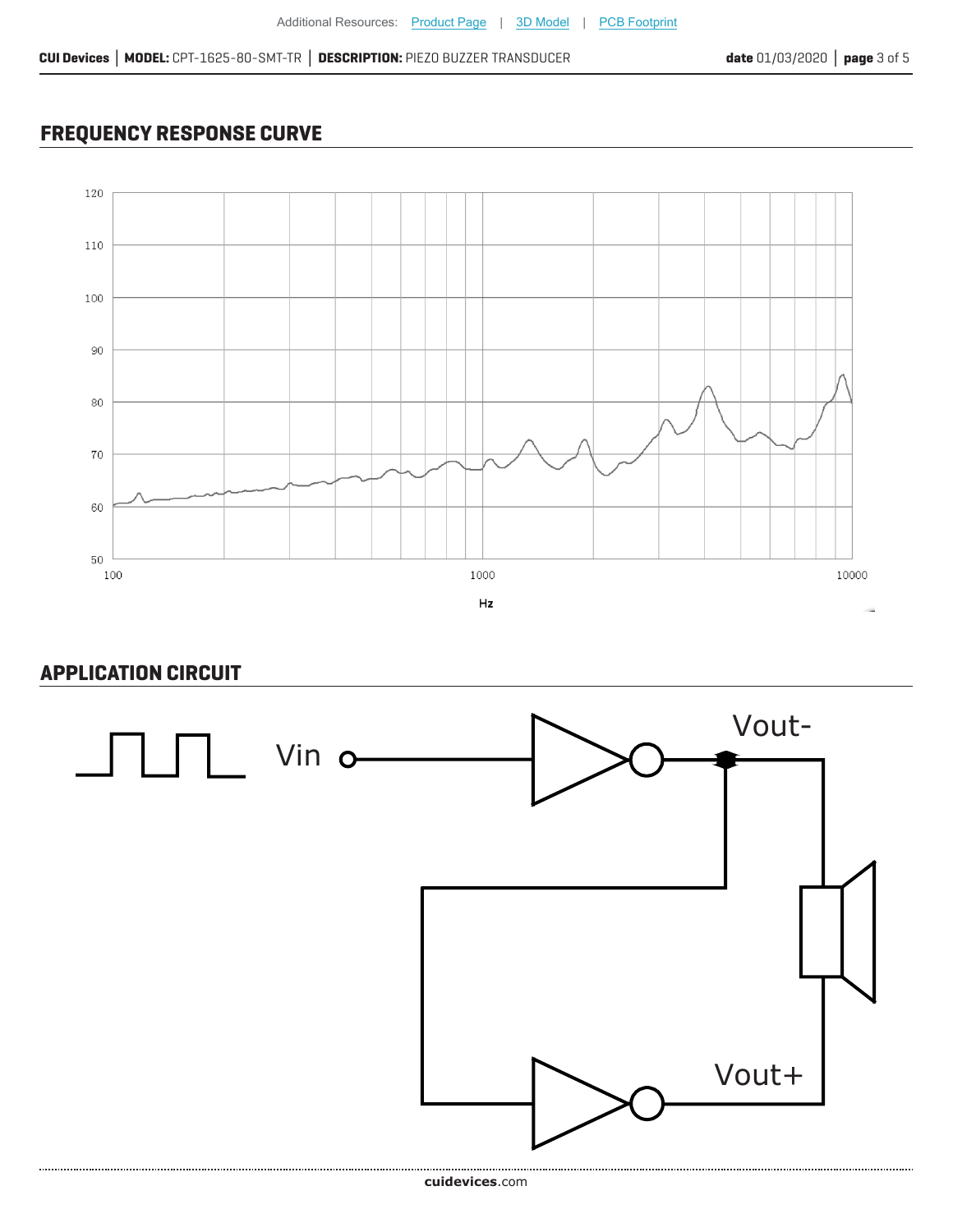**CUI Devices │ MODEL:** CPT-1625-80-SMT-TR **│ DESCRIPTION:** PIEZO BUZZER TRANSDUCER **date** 01/03/2020 **│ page** 4 of 5

#### **PACKAGING**

units: mm

Reel Size: Ø330 mm Reel QTY: 1,000 pcs per reel Carton Size: 350 x 350 x 205 mm Carton QTY: 5,000 pcs per carton